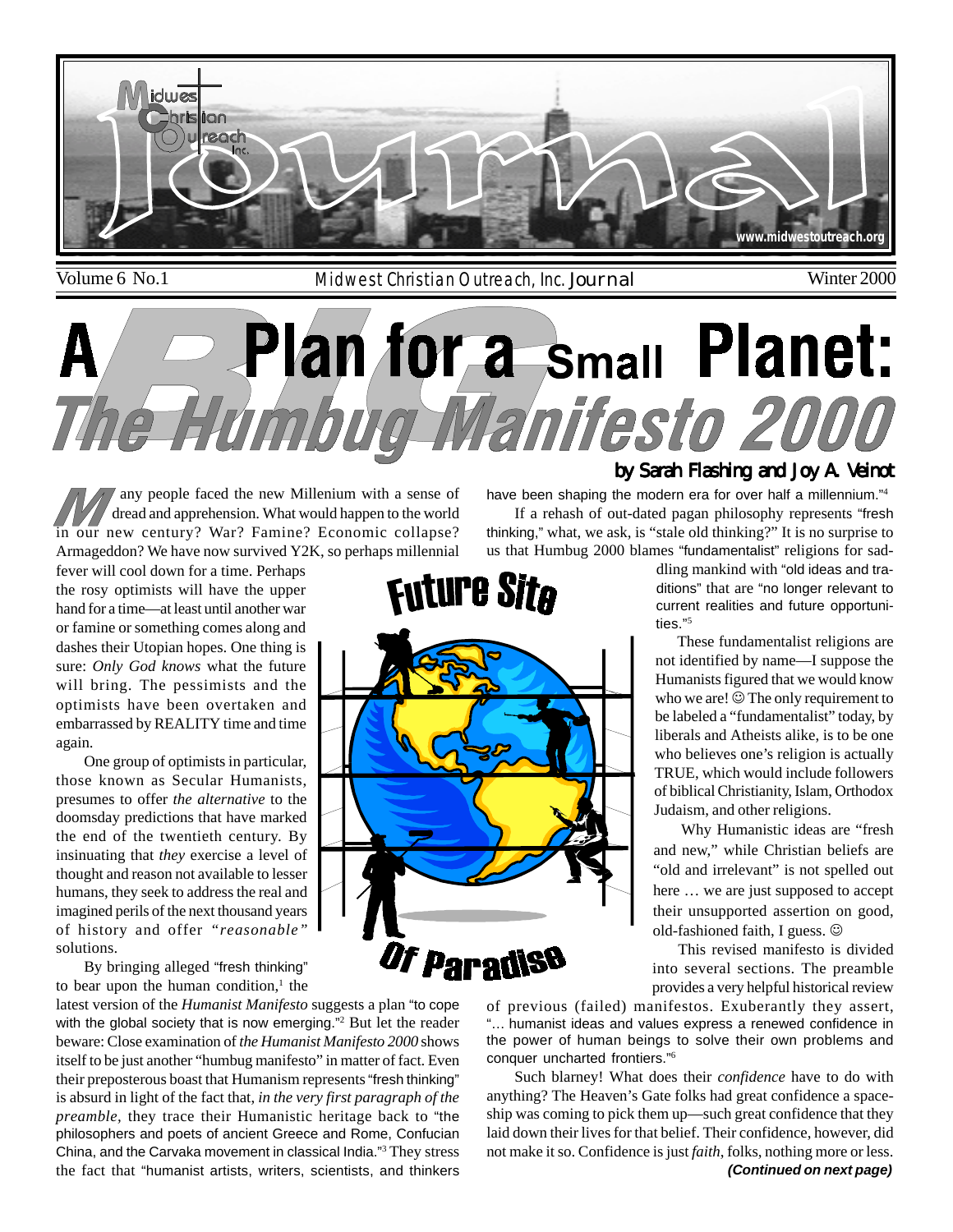#### The **Midwest Christian Outreach, Inc.** Journal

is the quarterly publication of: Midwest Christian Outreach, Inc. P.O Box 455, Lombard, IL 60148-0455 Phone: (630) 627-9028 Fax: (630) 627-6829 E-mail: Info@midwestoutreach.org

| D. L. McGehee  Editing/Layout    |  |
|----------------------------------|--|
| S. Todd McGehee  Layout/ Editing |  |
| S.T. and D.L. McGehee  Art       |  |

#### ADVISORY BOARD

#### Dr. Norman L. Geisler

Dean, Southern Evangelical Seminary Charlotte, NC

> Janet Brunner Layman, Dallas, TX

Kurt Goedelman Director, Personal Freedom Outreach St. Louis, MO

Dr. Jerry Buckner Senior Pastor, Tiburon Christian Fellowship Tiburon, CA

Pastor Fred Greening Senior Pastor, West Suburban Comm. Church Lombard, IL

> Pastor Brad Bacon Senior Pastor, Bethel Comm. Church Chicago, IL

#### Dr. Ron Rhodes

President, Reasoning From The Scriptures Min. Rancho Santa Margarita, CA

Dan Leitch Director of Lighthouse, Ginger Creek Comm. Church Glen Ellyn, IL

Bill Honsberger President, Calvary College of the Bible Wheat Ridge, CO

John Bell Senior Pastor, Naperville Bible Church Naperville, IL

*Your response to this publication would be greatly appreciated!!! Please send all correspondence & subscription inquiries to the above address. Thank you for reading the Journal.* **Midwest Christian Outreach, Inc.**  *is a non-profit organization. Financial donations are welcomed and make this ministry possible.*

#### *"HM2000" (Continued from page 1)*

Anyone who takes a serious look at human history cannot have much reason to believe human beings are going to solve their own problems. Therefore, upon what is such sanguine confidence based?

We have pointed out that there have been numerous formerly ballyhooed manifestos that have utterly failed to achieve their objectives. So, the Humanist's "renewed confidence" in this latest offering (*HM2000*) does nothing to convince us they finally got it right *this time!* Didn't earlier Humanists have complete confidence in *Humanist Manifesto I*, which appeared in 1933 and advocated "national economic and social planning?" I suppose they did until 1973, when *Manifesto II* appeared and "no longer defended a planned economy, but left the question open to alternative economic systems."<sup>7</sup>

Why did they lose confidence in the boldly offered social solutions offered in *Manifesto I*? Well, here is how they explain it—STUFF HAPPENED—stuff like the rise of fascism, World War II, Communism's ascendance on the world scene, the Cold War, the decolonialization (their word) of the third world, the creation of the United Nations, and on, and on.

#### **We Have Zealous Faith In Our Non-Religion …**

So, what happened that derailed *Manifesto II*? MORE STUFF HAPPENED, that's what. In particular, some mean, old, nasty critics labeled Secular Humanism a religion—that dirty word!!! So in 1980, in response to attacks "particularly from fundamentalist religious and rightwing political forces in the United States"<sup>8</sup> a.k.a. the Big Bad Wolf, a.k.a. You-know-who-you-are, *A Secular Humanist Declaration* was boldly and confidently issued in 1980. Their condensed response to the critics who insisted Secular Humanism is a religion was as follows: No we're not! The *Declaration* declared that, unlike religion, Secular Humanism expresses "… a set of moral values and a non-theistic philosophical and scientific viewpoint that could not be equated with religious faith."<sup>9</sup>

So *is* Secular Humanism a religion? You bet it is! You don't need a deity to have a religion. Everyone would agree that Buddhism is a religion, yet many sects of Buddhism claim no deity. Webster defines "religion," in part, as *"any specific system of belief and worship, often involving a code of ethics and a philosophy [the Christian religion, the Buddhist religion, etc.] b) Any system of beliefs, practices, ethical values, etc. resembling, suggestive of, or likened* *to such a system [humanism as a religion]."*<sup>10</sup> Bingo.

So, the Humanists are operating on faith the same as any other religion; and they are quite open about where their faith is placed—in the most unreliable and untrustworthy of sources—mankind!

Okay, back to the inspiring tale ... After 1980, MORE STUFF HAPPENED, so *A Declaration of Interdependence* was boldly, confidently, and ardently issued in 1988 "calling for a new global ethics and the building of a world community."<sup>11</sup>

#### **Planetary Humanism**

Well, all that sounds very well and good, so why do we need Humbug 2000? You guessed it—MORE STUFF HAS HAP-PENED! It's discouraging, isn't it? More stuff keeps happening all the time! And, since Humanism has not solved our problems so far, it is obvious *more* Humanism is needed. So now they make a fervent, ardent, zealous case for *planetary humanism.*

First, we are treated to what, in their opinion, is evidence that mankind is on the road to paradise. The section of *HM2000* entitled "Prospects for a Better Future" takes a look at how the world has benefited from science and technology. (We have to admire how the Humanists manage to imply that science and technology are the exclusive domain of Secularists, as if Christians are not well-represented in the sciences and among inventors—both historically and currently.) From the discovery of antibiotics and the development of vaccines, to increased crop yields impacting starvation and new modes of transportation,12 *HM2000* looks to the accomplishments of our past to predict a rosy future for mankind. The authors boast happily that "human inquiry is now able to advance … while the metaphysical and theological speculations of the past have made little or no progress."13 Our prospects for a better future, they assert, rest in the hands of the human species equipped with confidence and rationale combined with science and technology. One might wonder why the Humanists have not solved all of humanity's problems already. After all, by their own reckoning, they have been working at it for half a millennium now.

As it turns out, the Humanists probably *could* have solved the world's problems by now if only the religionists and other wackos had gotten out of their way and let them make all the rules.  $\odot$  Even now, it seems these religious dinosaurs are standing in the way of progress.

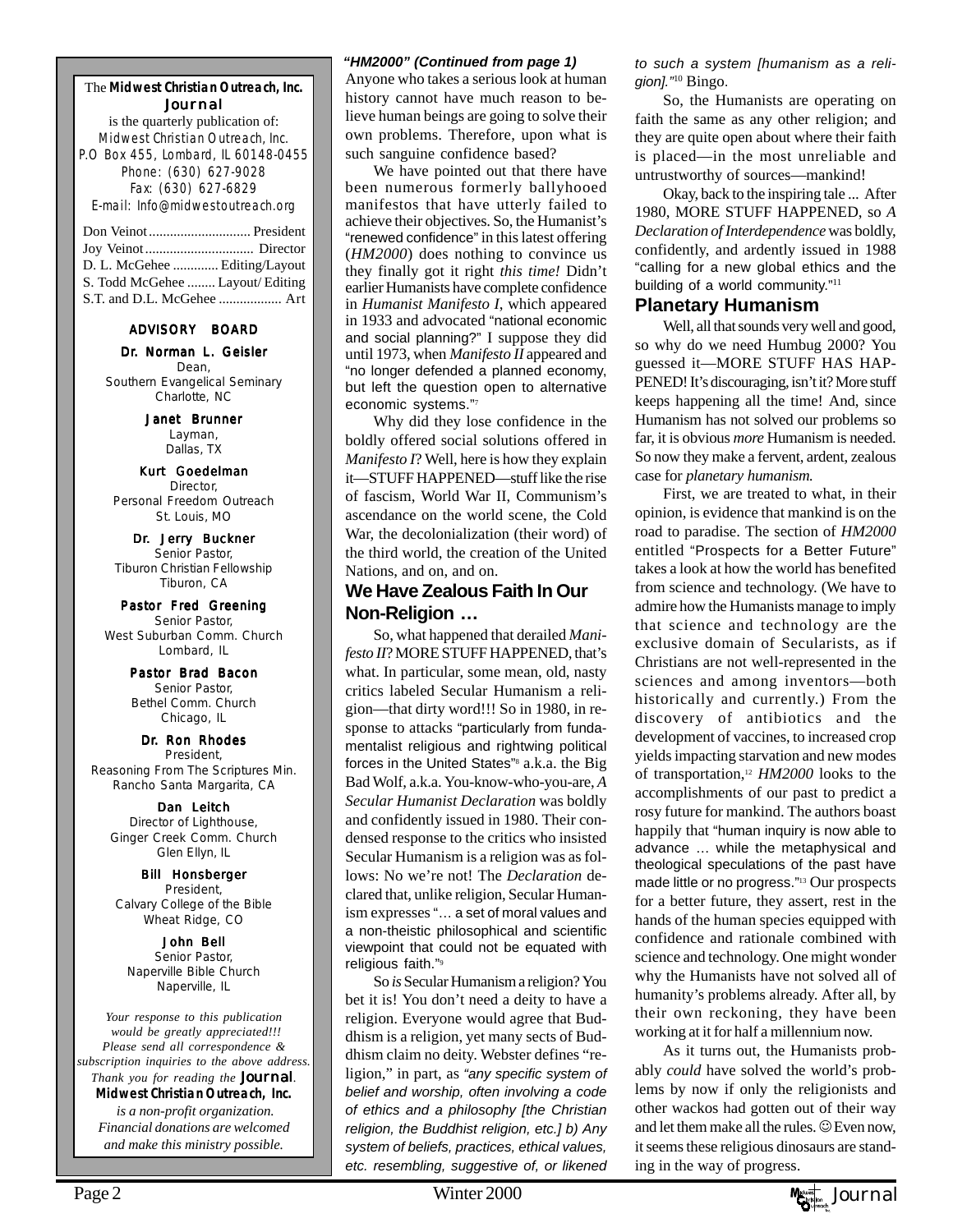And so, *HM2000* reveals some insecurity about where our race may be headed, and what bad stuff may befall us in the future, if we do not heed this warning and follow their well-reasoned plan. They are, they say, "… especially concerned about antiscientific, anti-modern trends …" Some of these trends are identified as "the emergence of shrill fundamental voices, and the persistence of bigotry and intolerance, whether religious, political, or tribal in origin."14 They accuse these reactionary fundamentalists of "opposing efforts to resolve social problems or to ameliorate the human condition …"<sup>15</sup>

At this point, it is fair to ask just what the *Humanists* have done (besides writing endless manifestos, that is) to "resolve social problems or ameliorate the human condition." How many hospitals and universities have Atheists established? How many prison ministries have they founded? How many food pantries have they set up? It seems they are more talk than action. Yet, Christians who *did* found many of our universities, hospitals, food pantries, homeless shelters, and all manner of compassionate organizations are scorned by the Humanists as having done nothing to ameliorate human suffering.

Moreover, they hold "theists and transcendentalists" responsible for all of the atrocities committed throughout history. From slavery and capital punishment, to wars inspired by "intransigent dogma," it is implied that Atheists would never take part in such atrocities. Humbug. It is true, of course, that religious people, including Christians, have persecuted and even killed people in the name of God. And, yes, Christians have held slaves and even upheld slavery as an institution at one time. These are terrible things. There is no denying that Christians have often transgressed God's law and have not displayed His love.

And, indisputably, pagan and mystical religions have also been responsible for much unpleasantness—what with human slavery and sacrifice, persecutions, and wars from the pre-Christian era to the present. But, the old charge that religion (in general) and Christianity (in particular) is to blame for all or even most of man's inhumanity to man is patently false. In our twentieth century, Atheism has been a *very* deadly philosophy, indeed. Stalin, Pol Pot, Idi Amin, Chairman Mao—there's not a Christian or theist in the bunch! *Millions upon millions* in the twentieth century *alone* have died at the hands of Atheistic Utopian schemers in their attempt to recreate paradise without God.

#### **The Rocks on The Roadway**

Not only are people of faith responsible (in the Humanist's view) for all of the bad stuff that has happened in history, but, as we have previously alluded to, they now *prevent* a lot of good stuff from happening. Faith-based worldviews are the biggest *obstacle* to progress in the Humanistic worldview. *HM2000* states that economic development and the reduction in poverty are repressed because certain religious and political groups refuse to fund programs that are "designed to reduce fertility and stabilize population growth."<sup>16</sup>

Have you ever noticed Christians can be blamed for almost anything? On the fiftieth anniversary of the Holocaust in Europe, our local newspaper took the opportunity to blast European Christians for not preventing that atrocity. Yet, this same paper, on another page, branded Christians in America as "right wing extremists" for their attempts to stop our modern-day holocaust of abortion on demand! Should Christians live according to their consciences or not? But we digress …

reality,"17 cause great consternation to the Humanists as well. This is in spite of the fact New Agers generally *agree* with the Humanists that there is no such thing as absolute truth in the religious realm. The problem the Humanists have with New Agers is the NA's tendency to reject *all* absolutes including those of the Humanist's vaunted scientific and technological variety. For example, New Agers believe all spiritual paths are equally valid and lead to salvation however one chooses to define it. Unfortunately, from the Humanist's standpoint, many New Agers also believe that Mother earth (Gaia) is a living being and find some benefit in communing with trees. This is pure nonsense from the rationally minded Humanist point of view. And they are even more upset by the NA's tendency to reject proven, scientific, medical techniques, etc., in favor of touchy-feely, unscientific, or even anti-scientific therapies of various kinds.

Humanists are distressed at the appearance and even ascendancy of Postmodernism in our universities, decrying Postmodernist's "questioning [of] the basic premise of modernity and humanism, attacking science and technology, and questioning humanistic ideals and values."<sup>18</sup>

This seems strange to us. Christians, it should be noted, share the Humanist's concern with the rejection of objective truth that manifests itself in the New Age and Postmodernist worldview, because Christianity strongly holds to absolute truth and rejects moral, spiritual, *and* scientific relativism. (We believe adultery is wrong, God is ONE, and  $1+1=2$ , for example.) But, on what basis can the Humanists deny Postmodernist's right to question Humanist values and ideals—after all, Humanists have made a career out of questioning *Christianity's* values and ideals.

And, shouldn't the right of human inquiry, so highly praised in this very document when it applies to the religious goose, include the right to question the Atheist gander's faith as well? Nope. The Humanists defend their beliefs with a religious fervor unmatched by many "religious fundamentalists," which only proves religious hypocrisy comes in all stripes.

#### **Whose "Morality" Is "Right?"**

What are the Humanists "values and ideals?" The following is a condensation of some of the key principles of the ethics of Humanism:<sup>19</sup>

- $\triangleright$  Moral responsibility
- $\geq$  Humane treatment of all persons (A fetus, of course is not one of the "favored" persons—we can abuse them all we please.)
- $\triangleright$  Moral education for young people
- $\triangleright$  Reflective inquiry regarding ethical judgements
- $\geq$  An openness to the modification of ethical principles
- $\geq$  Autonomy of choice

*(Continued on page 9)* These principles sound really great until you realize no definitions are given. What does "moral" or "ethical" mean?" Who decides what it means to act "responsibly?" "Humane treatment of all persons" sounds great, but people disagree strongly about just what that expression entails. For example, some people believe it is "humane" to euthanise the disabled, the physically or mentally ill, or even those who are merely unwanted. Christians, for one group, would most certainly disagree with *that* definition. Whose definition rules? Also, although they presumably would mandate humane treatment for all persons, they elsewhere in this document advocate *very inhumane*, indeed *brutal*, treatment of those they

New Age adherents, with their "spiritual/paranormal views of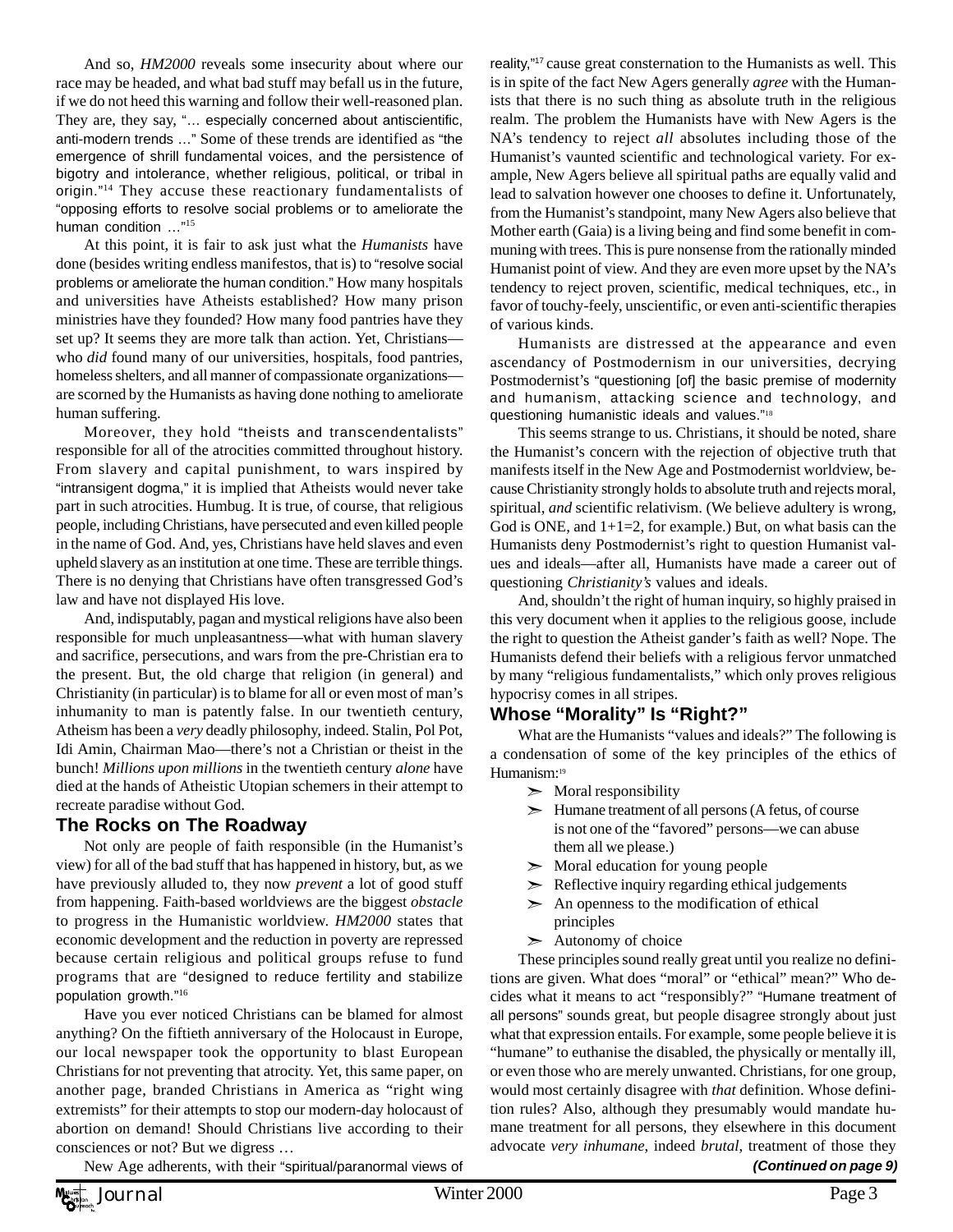

he ministry of Bill Gothard has unquestionably affected the lives of millions of people. The teachings of his Institute of Basic Life Principles (IBLP) influence the daily decisions in thousands of homes across America, making him one of the most significant religious leaders of this era. Many of his followers give glowing testimonies of changed lives and renewed faith. Others speak of bondage, guilt, and severed relationships. The Midwest Christian Outreach, Inc. Journal has taken an extensive look at some of the unique doctrinal characteristics of this ministry. However, what is the impact on the local church? IBLP claims to be an organization committed to helping the local church and pastor. What is the result when a family becomes involved in this ministry? We will briefly examine these questions in this article.

Until recently, I couldn't have told you much at all about Bill Gothard. Of course, I had heard of him. My understanding led me to believe his teachings tended to be legalistic, but I would not have considered him dangerous. After all, my own denomination has, in the past, been known as much for what we don't do as any of our doctrinal distinctives. My opinion began to change when one of the families in my church became heavily involved in his ministry, and I was forced to research and confront many of his teachings. Over the last year, I have had several opportunities to share my concerns about this ministry with individuals and families involved with IBLP.

Unfortunately, in an article of this nature and size, I will be forced to deal in generalities. I will be painting with a broad brush. In actuality, each specific situation will be different. The actual impact IBLP makes will vary greatly in each case, depending on many factors. Those churches, that already take a position against such things as contemporary Christian music and other issues of conviction, will find fewer disturbances created by IBLP's teachings than those churches that do not. Large churches are able to absorb people of vastly differing views more easily than small churches.

Another factor will be the level of involvement in Gothard's teachings the members pursue. For instance, I have had families in the past who attended seminars, gleaned some helpful information, and never went back, because they felt Gothard's stands on arbitrary matters were too rigid. The experience of this type of family would be much different than one who attends multiple seminars yearly and begins to use the Advanced Training Institute (ATI) home-school curriculum. Having said all this, there are some common characteristics that should raise a pastor's concern. **Isolation**

Gothard's teachings leave virtually no area of life untouched including clothing, proper diet, hairstyles and beards, music, and even appropriate and inappropriate toys. This can create a problem for Christians who are not involved in IBLP and who are trying to relate to those committed to the IBLP. It is difficult to know how to interact. One is not sure of all the areas that might be offensive. We had an incident where a children's Sunday School teacher showed an excellent video as a part of the morning's lesson only to find herself being accused by a child's mother after church because the opening song was felt to be rock music by the child. Another family asked for prayer regarding a house they were trying to buy and were confronted by a Gothard family asking, "Do you really want to go into debt over a house?" The list of objectionable activities can seem mind boggling to someone not involved in the program. The Gothard family is quickly perceived as different, not in the sense that all Christians are called to be separate from the world, just different.

One of the effects of the Old Testament Law was that it kept Jews isolated from Gentiles by making fellowship difficult. Paul writes of the Law as a wall of separation, when he says:

*"For He Himself is our peace, who has made both one, and has broken down the middle wall of separation, having abolished in His flesh the enmity, that is, the law of commandments contained in ordinances, so as to create in Himself one new man from the two, thus making peace."* (Ephesians 2:14-15, NKJV)

Christ Jesus abolished this wall by His death on the cross and has created a new race of people from all those who have accepted His atonement. By encouraging his followers back under selected portions of the Law, as well as other arbitrary rules, Gothard recreates the same difficulty between church members as that which existed between Jews and Gentiles prior to Christ. He is, in a sense, rebuilding the wall Jesus Christ died to destroy! It is difficult for Gothardites to eat, recreate, and socialize with others who are outside of IBLP. For many who are not involved in Gothard's teaching, it is simply easier to keep their distance from IBLP alumni than to always be guessing about whether they are going to offend them. **Division**

Gothard is very dogmatic regarding all of his positions. To disagree with him is, in effect, to disagree with God. For instance, it is his view that Christians who listen to contemporary Christian music are not exercising personal freedom and conviction … they are carnal. Many of his followers develop a similar level of dogmatism. This can create division in the body. Several times I have had a family come to me with an ultimatum declaring that if our church was not going to follow "God's way" (i.e. IBLP teaching), they would leave the church. I have had this same testimony repeated to me from other pastors as well. In Gothardom, every issue is a test of fellowship.

#### **False Spirituality**

Gothard's ministry may leave followers with a false understanding of spirituality. This can occur in at least two ways. One way is that some begin to think holiness is conformity to lists of rules and regulations. This was part of the error of the Pharisees of Jesus' day. It is an especially easy trap to fall into. The emphasis is placed on external rather than internal issues. People may perceive themselves to be more spiritual than others in the church based on adherence to dietary regulations, hairstyles, clothing regulations, types of music they lis-

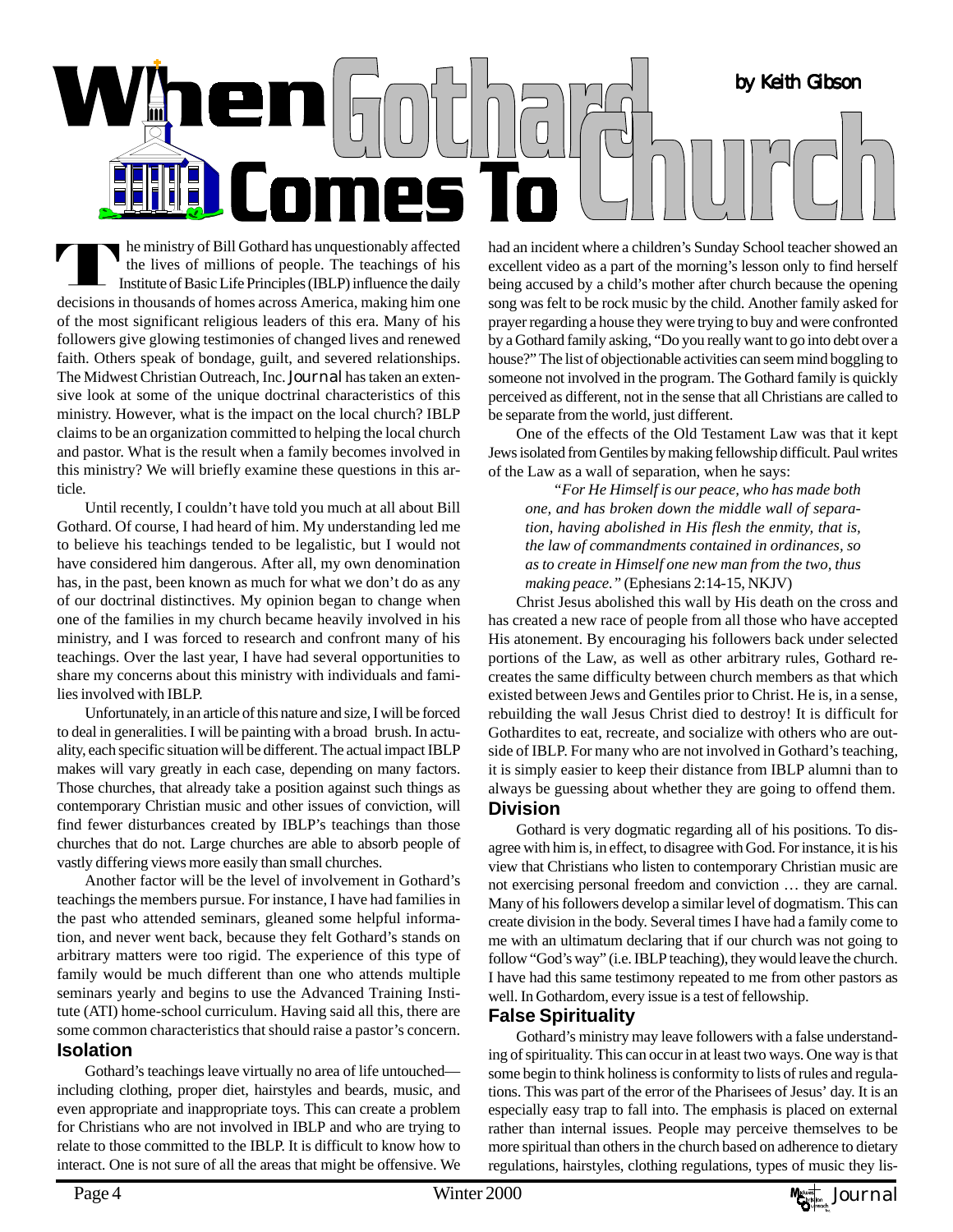ten to, or a host of other issues promoted by Gothard. Paul frequently wrote against the use of an external standard.

*"So let no one judge you in food or in drink, or regarding a festival or a new moon or Sabbaths, which are a shadow of things to come, but the substance is of Christ. Therefore, if you died with Christ from the basic principles of the world, why, as though living in the world, do you subject yourselves to regulations— "Do not touch, do not taste, do not handle," which all concern things which perish with the using—according to the commandments and doctrines of men? These things indeed have an appearance of wisdom in selfimposed religion, false humility, and neglect of the body, but are of no value against the indulgence of the flesh."* (Colossians 2:16-17, 20-23)

There is another strain of false spirituality, though, that sometimes is found in Gothard's ministry. For lack of a better phrase, it is a type of mysticism. Gothard's mystical tendencies have been addressed in a previous article in the Journal*,* but let me give an example. At one of the conferences, the story was told of a woman who was so spiritually sensitive that she fainted every time she heard a particular type of rock beat. I have heard this story repeated by multiple followers of IBLP. One of the members of my church was at this conference, heard the story, and was deeply impressed. For some time thereafter, every time she heard a song that had a stronger rhythm than she felt was appropriate, she would feel nauseated. (Apparently, she could not learn how to faint.)

Gothard and his followers frequently speak of the "light in the eyes" the young people under his ministry exhibit, provided they don't listen to contemporary music. A couple of Scriptures are occasionally twisted to support this. At a conference I attended, Mr. Gothard said essentially, "Jesus said the eye is the light of the body and let your light shine before men." In a personal correspondence with this author, Mr. Gothard denies he uses these verses to support the "light in the eyes" phenomena. However, he goes on to state, "The light in the eyes is an observable fact."1

#### **Biblical Confusion**

By far the most disturbing problem, though, is a sense of confusion over how the Bible is to be interpreted. Gothard's poor hermeneutic\* technique is well documented in other issues of the *Journal* and is (for this author) *THE ISSUE* behind all other problems in his ministry. An individual or family who become heavily involved with IBLP must overlook a series of Scripture abuses. This lack of understanding regarding proper methods of interpretation leaves the follower open to other teachers who mishandle the Word. Many of the techniques used by Gothard are also used by cults and faith teachers. A family who becomes involved in this ministry is ill prepared to counter these false teachers. It is not uncommon, in my experience, to find people involved in Gothard's program who are also accepting other false teachers as well.

In addition, the followers themselves are often guilty of the same types of misuse of Scripture. There is an old adage, "like begets like and error begets error." Those who place themselves under the teaching of Bill Gothard have improper Bible study regularly demonstrated to them. This poor use of Scripture can lead to many misapplications and harmful practices in their personal lives.

## **So What's A Pastor To Do?**

The pastor who attempts to confront Gothardism in the lives of his church members in the hope of returning them to freedom in Christ should be prepared for some powerful obstacles. Since these people claim to have the utmost respect for the Bible, one might think that simply showing them the evidence of misuse of Scripture would be sufficient, but for many this will not be the case. The obstacles to leaving Gothard are similar to those faced by people leaving any other aberrant movement.

One of the first things the pastor will encounter is what I will call the "power of the personna." Hands down, this is the most common defense to which those involved in IBLP appeal. Bill Gothard presents himself extremely well. His followers are convinced he is one of the most godly, sincere, humble, gracious, youname-it, men who has ever lived. One young lady expressed it this way, "Here is a man who loves people and families so much that he spends every waking moment seeking God's direction about how to help them." Though my own dealings with Mr. Gothard are very limited, I must say to his credit, that he comes across as a very likeable, gentle, elderly man. It is a powerful image.

The pastor who attempts to confront Gothard's errant teaching will very likely find himself being perceived in a negative light. There is a necessary level of argumentation that takes place whenever one disagrees with another teacher's doctrine or interpretive method. This may very well be perceived by the follower as a personal attack against a man they deeply admire. Moving them beyond personality issues to sincerely examining the scriptural issues can be a difficult and frustrating challenge.

The person attempting to rescue another from Gothard's entanglement must also be aware that, in the Gothardite's eyes, you probably don't measure up to the stature of Gothard. Gothard's followers, for the most part, only see his public image. He is not on display before their eyes week after week. He does not have any children who can occasionally act up. His seminars abound with illustrations in which he had the right answer, the right discernment, and the right counsel to aid those under his teaching. You will likely find yourself having your human frailty brought into the conversation. Stay the course. Stay with the Scriptures and don't allow yourself to be drawn into a personality comparison.

Another powerful obstacle is the sense of certainty and stability Gothard gives. While many of us might find all the IBLP's rules and principles stifling, many others will find them psychologically comforting. In a world of uncertainty, apparently here are all the answers. Here are the foolproof methods to find success in your marriage or job and to raising obedient children who won't use drugs or become immoral but will, instead, radiate the light of Christ in their eyes. Here are the answers to financial success. And these methods *have* to work because they are God's methods. After all, they're straight from the Bible! Rather than having to train their own senses to discern good and evil in modern issues, they find, in Gothard, a mediator who can deliver to them the opinion of God on these matters.

The flip side of this is the fear that comes with leaving. This is more than just the fear of uncertainty. An undercurrent in much of Gothard's teaching is a sense that something bad will happen if his principles aren't followed. His teaching regarding the sins of the parents passing on to the children certainly fits here. It is Gothard's opinion that children experience direct spiritual consequences for their parent's sins. The sins of the forefathers must be confessed and acknowledged in order to cleanse oneself from their ramifications. As previously stated, in Gothard's system, to disagree with him is essentially to disagree with God. Also, there are no areas of personal freedom or conviction. Even something as innocuous as eating white bread is turned into a moral issue of either ignorance or willful disobe-

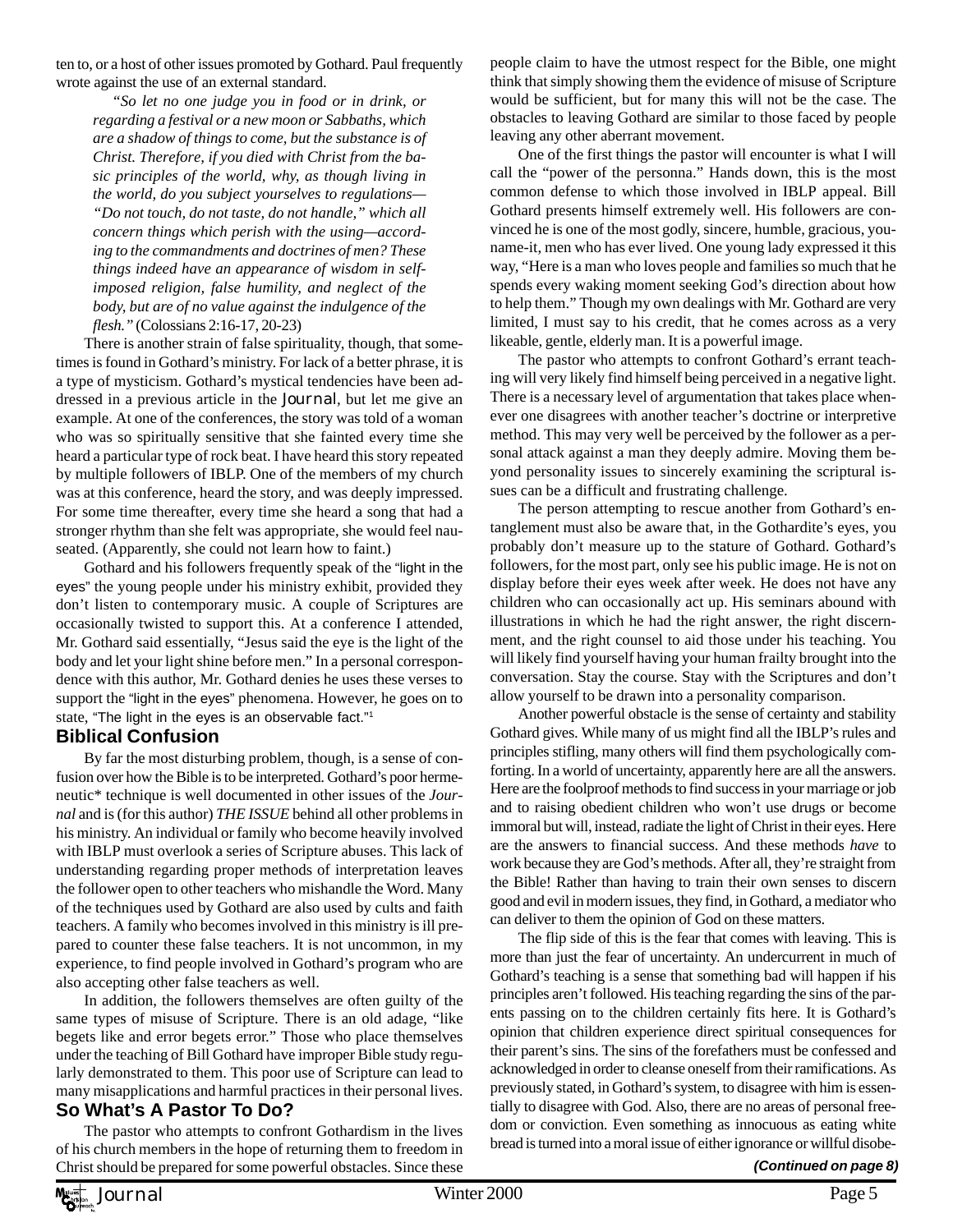

#### Looking At Friendship With God By Neale Donald Walsch

 ontinuing his string of bestsellers after *Conversations with God: Books 1,2, and 3,* author Neale Donald Walsch has coauthored another book with "God": *Friendship with God*. As shown in a previous article for the *MCO* Journal on *Conversations with God, Book 1*, there is no reason to assume Walsch is actually transmitting messages from God, although this is what he believes. Desiring friendship with God must take a back seat to examining what this God is saying. If this really is not God, then all the advice given by Walsch and his "God" should be disregarded, since the source would be a liar.

In spite of the verbosity of this book, no new ideas are revealed. It all boils down to the same old story: We are all one, we are one with God, truth is based on your feelings, thinking must be put aside to experience spiritual truth, there is no right or wrong, and there are many ways to God.

Since it is not clear that this is the true God, Walsch's God will be referred to as "G" throughout this article to avoid confusion and for the sake of brevity.

#### **Walsch's Fear of God**

Walsch goes into detail about his background and various experiences as to how he applied lessons learned from people or circumstances. We gain insight on why Walsch has been so desperately seeking a kinder, gentler God when we learn that his Catholic background, rightly or wrongly, taught him to fear God. He recounts several episodes from his childhood, including one in which his aunt tells him that his mother will be punished by God for "trafficking with the devil" by reading Tarot cards.<sup>1</sup> Walsch was only six at the time. This fear was reinforced at a Catholic school, where Walsch and the other students had it drummed into them to go to Mass, say the rosary, go to confession weekly, take Holy Communion, etc. in order to avoid God's anger. Walsch attacks the rules he says dominate religions around the world. Though he does not name names, he makes reference to other branches of Christianity and to Islam.

Walsch assumes his experiences to be true for everyone and apparently has never questioned this. His misunderstanding of Christianity and apparent ignorance of the Gospel of Grace lead him to reject the Judeo-Christian God and set him up as a perfect target for what seems to be new spiritual freedom offered by an entity claiming to be God.

#### **We Are All One**

That we are all one and that we are one with God is the central, recurring theme of this book. Walsch asserts it even before his friend G starts talking, and it is repeated often. Since we are one with God, we are divine. G tells Walsch in one of his little ditties, "Your Will and Mine, is that will which is Divine …"2 This impresses Walsch, as does much of what G tells him, although many of the sayings are shallow or are mere repetitions of previous New Age and Eastern clichés.

Walsch has come to the great understanding that life is an illusion, and we are creating the reality around us. This idea, originally from Hindu beliefs, was adapted into the New Thought teachings found in Christian Science and the Unity School of Christianity years ago, as well as becoming part of New Age thinking. However, Walsch is just now experiencing what he calls "the Ultimate Reality of Oneness, with You and with everything and everyone."3

Not surprising, we learn that, as part of Walsch's spiritual journey before writing the G books, he spent time with Elisabeth Kubler-Ross whom he claims taught him about a God who would never judge. Then he explored several religions, including Buddhism, finally becoming an enthusiastic follower of a woman named Terry Cole-Whittaker, who was a minister with The United Church of Religious Science (another New Thought church). While he was on staff at her church, he absorbed her teachings on "a God of unconditional love" and on the "power of God" which resides "within all of us. This included the power to create our own reality and to determine our own experience."<sup>4</sup>

Feeling separate as an individual is an illusion, an illusion we maintain with our "drama" so that we can "play out ... all the various versions of Who You Are," according to  $G<sup>5</sup>$  It is up to us whether to experience the illusion or live outside it and experience Ultimate Reality. And how do we do that, asks Walsch. G replies:

"Be still, and know that I am God. I mean that literally, Be still. That is how you will know that I am God, and that I am always with you. That is how you will know that you are One with Me. That is how *you* will meet the Creator inside of you …"6

Later, when Walsch is told that to apply this message, he must "be it," not "do it," G says, "Is it not written: *And the Word was made* flesh?"<sup>7</sup> Walsch asks how he can know that for sure, and G tells him "You are, quite literally, the Word of God, made flesh ... Speak the word, live the word, *be* the word. In a word, be *God*."8 Walsch, trying to understand this, asks if he is supposed to be God. G tells him he is not supposed to be anyone, he's just telling Walsch "Who You Really Are."<sup>9</sup>

Once Walsch can really live out this truth, and be one with "All That Is," then others may call him "God, or the Son of God, or the Buddha, the Enlightened One, the Master, the Holy One—or, even,

by Marcia Montenegro

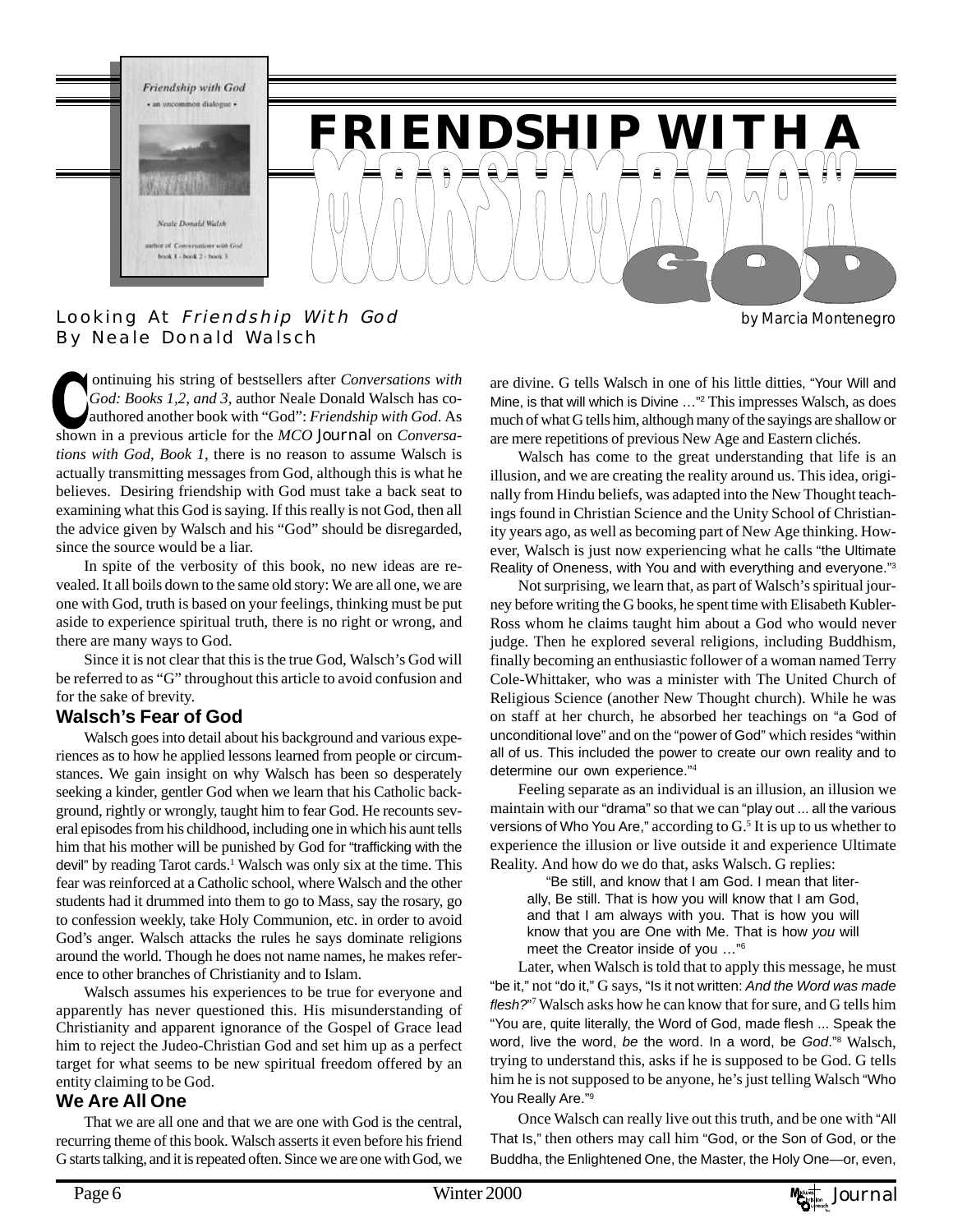the Savior." Walsch will be saving everyone from forgetting their Oneness<sup>10</sup> since we are all "The Alpha and the Omega."<sup>11</sup>

And since one's self is God, loving one's self is loving God. "Love your Self, *for God's sake*,"12 G tells Walsch.

In fact, the purpose of life according to G, is "to create your Self anew, in the next grandest version of the greatest vision ever you held about Who You Are."13 This phrase is repeated *ad nauseam* throughout the book.

#### **The New Gospel**

Rather early in the book (page 50), G tells Walsch there is no Judgment Day and no condemnation or punishment except that which we inflict on ourselves. This is another major theme that is asserted and illustrated over and over. At one point, G tells Walsch the idea of a God who does not punish is considered heretical, and that he (Walsch) might have to "abandon the church in order *to* know God. Without a doubt, you will have to at least abandon some of the church's teachings."14 There is no reference to other religions. G is unusually preoccupied with abandoning "the church's teachings."

G takes out the specter of the forbidding, angry God from Walsch's childhood, waves it in front of him, and asks how anyone could be friends with *that* God. Then G compliments Walsch on his courage to explore non-traditional ideas, taking millions of others along with him through his first book, *Conversations with God*.

Since life is an illusion, so is evil, and we should accept everything, even things we disagree with. "You would have us embrace the devil himself, wouldn't You?" challenges Walsch. To which G replies: "How else will you heal him?"15

Walsch starts pushing G on this, asking if it's true that no one should be punished for anything. G replies that is something we have to decide, but "highly evolved societies" have learned that letting someone suffer consequences for their action is better than punishment.16 Consequences are suffered on the inside of one's self, which is more effective than outside punishment. Walsch never asks who or where these "highly evolved societies" are.

G is able to get by with a lot using high-minded sounding phrases and big words that seem to get Walsch off track. Walsch never asks the obvious questions, such as: "Should we open the prison doors and let everyone out?" or "Should we do away with all our laws?" Walsch is satisfied when G pontificates on punishment and the need for one to experience consequences without going into the practical details. In fact, the conversation quickly takes a turn into Zen-like statements about being "fully present, in every single moment" in order to be totally loving.<sup>17</sup>

There is a climactic message all this talk about no right or wrong is leading into which finally is stated as "The New Gospel." It is introduced after G first states there are "a thousand paths to God" which all get you there.18 G declares in "The New Gospel" that no one way is better than another: "There *is* no master race. There *is* no greatest nation. There *is* no true religion ... or one and only way to Heaven ... Only the truth I give you here will save you: WE ARE ALL ONE."19 Walsch is directed to carry this message "far and wide" around the world.

This New Gospel, according to G, will do away with wars, conflicts, turmoil, and disharmony on earth. The New Gospel will also take away our fear that we will not survive, because G assures us that our survival is guaranteed, and "death is only a horizon."20

Since he is "One with everything," Walsch wants to know if it's okay to swat a mosquito? G evades the question for several pages, giving speeches on love and liberally quoting from the Bible sometimes changing the words. Walsch finally reminds G he has not answered this question. G replies that, since all life is one and acts together, Walsch actually cannot kill the mosquito "against its will."21

Walsch at least recognizes the danger here, and points out this could create "behavioral anarchy" which would allow people to do whatever they wanted. Coyly, G replies we already have that, because we are already doing what we want. Walsch then points out our doctrines and laws of good and evil, right and wrong, etc. would be done away with by G's message, and we would need a new message to replace our old system. There is a new message G announces, to replace the old one. It is the message that will bring us back to God, "The New Gospel: WE ARE ALL ONE" which is a "new message of total responsibility" telling us that we are all choosing together what happens. The only way to change what happens is to make these choices together.<sup>22</sup>

Immediately afterwards, G adds to "The New Gospel" this phrase, "OURS IS NOT A BETTER WAY, OURS IS MERELY ANOTHER WAY."23 This is a phrase (always in all-caps) introduced earlier in the book without explanation, that is now declared to be part of "The New Gospel." There will be a "shift" to this thinking, G announces, although those opposed to "The New Gospel" might cause "chaos."<sup>24</sup>

Of course, in blatantly rejecting that any religion teaches any truth, including the idea there is only one way to God, G is passing judgment on such teachings. He offers his "New Gospel" as the way to end conflict on earth, stating that it is the "only message that can change the course of human history"<sup>25</sup>—a statement that his "New Gospel" is superior. Thus, G proves he is not above making judgments as he said he was. In fact, he is *contradicting* what he has said about himself and what he has been teaching Walsch.

Late in the book, G seems to become peeved by Walsch's statement that G keeps repeating himself. "You keep repeating *your*self." G responds, "Your whole history has been a repeating of your own failures—in your personal life, and in the collective experience of your planet."26 Gee, G, I thought you didn't condemn anyone for anything!

If the concept of "better" does not exist, and there is no right or wrong, G has just violated his own teachings by passing his judgment and offering his solution. G does this elsewhere in the book, but it's hidden in flowery language or embedded in a speech on another topic. An example of this is when G explains how the illusion of our separate beings came about. G tells Walsch that if he uses the ego as a tool to experience the "Only Reality, it is good," but if the ego is using Walsch to keep him from that reality, "it is not good."<sup>27</sup>

It's as if G is a clever magician who gets the reader's attention with a shiny diamond in one hand, while he palms a coin in the other. A reader paying close attention can catch on to his technique.

#### **We Can Swallow Better**

## **When We Aren't Thinking**

After each astounding idea, before Walsch can delve into the possible consequences of such thinking, G takes Walsch down another beautiful path and entrances him once again. How can G get readers to accept these ideas? How can he keep us on the path of "The New Gospel?" Well, it would certainly help if we think that thinking will keep us from true understanding. Thinking can only get us to question the fallacies, inconsistencies, and contradictions enmeshed in G's ideas. Thinking would be something G would prefer the reader not to do, so G sets up the reader to think that thinking is bad.

G tells Walsch that he cannot find any answer quickly by think- *(Continued on next page)*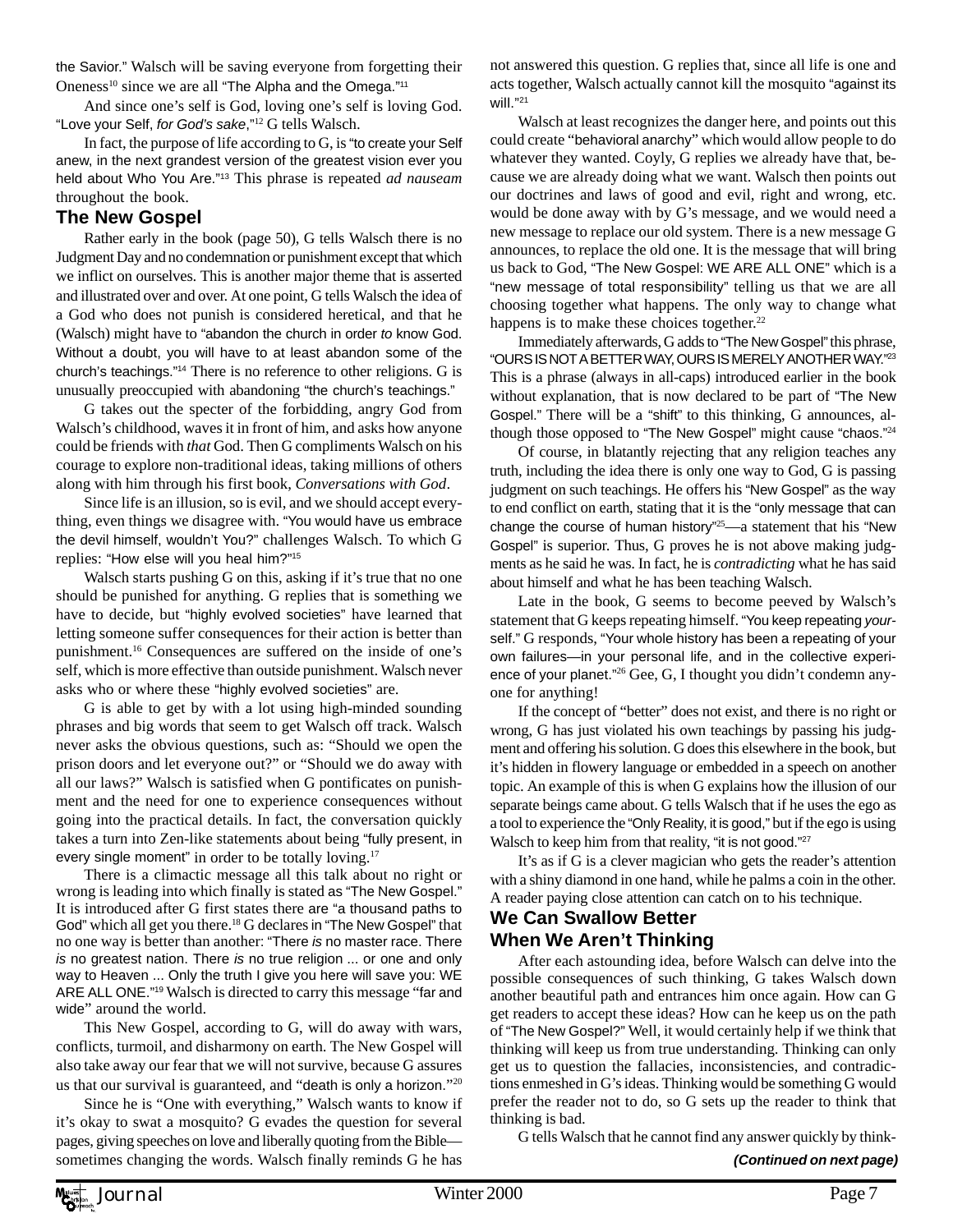#### *"Gothard" (Continued from page 5)*

dience.2 The net result of all this is to make leaving the organization and its rules very difficult. One wonders if he is rebelling against God and what the fallout will be within his family.

Another obstacle is simply the sociological consequences of leaving. Many of these people have family who are involved as well as a close network of relationships formed through the homeschool support groups and other groups within the organization. Add to this the tremendous step of courage needed to admit that one was wrong about an institution to which one has given a great deal of time and money, and you have some difficult issues with which to grapple.

There is no formula that can be followed to help people that guarantees success. However, a few things can be done that may help. Warn people before they become involved. As a minister, I am deeply troubled at the overwhelming silence of the evangelical community with regard to IBLP. I realize there is a hesitancy to take issue publicly with someone who, if one only considers his written statement of faith, would be considered one of us. But is he really? His views on circumcision alone put him outside the pale of orthodoxy and in direct conflict with the clear teaching of Scripture. His unique definitions of key doctrinal terms such as "grace" and "faith" make his statement of faith questionable as well. It is much easier to prevent families from becoming involved than to retrieve them once they are entangled. I say this to my own embarrassment, since I didn't know enough about Gothard's ministry to warn one of my own families.

Also, when trying to reach a person involved in IBLP, establish the importance of doctrine. I would suggest walking them through the Pastoral Epistles and highlighting every instance where Paul refers to doctrine. It doesn't take long to get the idea that God felt it was important. Once it is agreed that a minister has a duty to maintain

#### *"Walsch" (Continued from previous page)*

ing about it. "You have to get out of your thoughts, leave your thoughts behind, and move into pure beingness."28

G urges Walsch to "awareness," which is not thinking. "Get *out of your mind*. Remember, you are a human *being*, not a human minding."29

"Thinking is another form of being in a dream state. Because what you are thinking about is the illusion," says  $G$ , so he advises that from time to time, "it might be good to stop thinking all together. To get in touch with a higher reality."30 Then G gives instructions on how to meditate, based on Eastern techniques, in order to stop thinking.

Our "true state of being" is the "supraconscious"— a place "above thought."<sup>31</sup> The supraconscious is the combination of the superconscious, conscious, and subconscious "rolled into One and then transended."32 G impresses Walsch by telling him that they are into very "complex, esoteric understandings" where the "*nuances*, become very delicate."33 This is G the magician at work again covering up shallow, meaningless terms by describing them as complex, when in reality they are no such thing. None of G's ideas are complex so much as they are wordy.

The crowning blow to thinking comes when G tells Walsch how much he loves everyone, that when "My children" sing, there are no "sour notes." G throws out a line of what he considers poetry: "The soul is that which beholds beauty even when the mind denies it," a statement which strikes Walsch with awe.34 Temporarily blinded by this, Walsch listens as G continues by telling

sound doctrine and to handle the Word of God accurately, take them to the IBLP literature and show them the scriptural abuses. I would suggest starting with *Basic Care Bulletin 11*. This is the one on circumcision and is one of the worst examples of Bible study I personally have ever seen. The errors are easy to spot and undeniable. I recently shared page five of this study with a Gothard family, and they wept because the misuse was so clear they couldn't deny it no matter how badly they wanted to.

Lastly, deal with these people the same way you would with anyone else caught in an aberrant movement—patiently and with gentleness. It will take time, love, and especially prayer, but we can see people delivered from a yoke of slavery and brought to the freedom of Christ.

#### $\boldsymbol{\Omega}$

\*hermeneutics**:** The science and methodology of interpretation, especially of scriptural text.

The Journal would like to thank Keith Gibson for his work this issue. Keith has a B.S. in Psychology from Palm Beach Atlantic College and Magna Cum Laude M.A. in Religion from Liberty University. He has been in the ministry for 15 years, nine as a pastor.

He is currently serving as pastor of Word of Life Community Church in Grandview, Mo. He and his wife started the church under the direction of the Southern Baptist Convention nine years ago.He has been married 14 years to Doreen and they have five children.

#### **ENDNOTES:**

**1.** Personal letter to author from Bill Gothard.

**2.** *Basic Care Bulletin 2*, "How to Greatly Reduce The Risk of Common Diseases," (Medical Training Institute of America, Rev. 6/91), p 9.

"Throughout history the desire for white bread has motivated men to violate both of these principles either through ignorance or through deliberate disobedience."

This entire booklet is a discussion on the need for every family to make their own whole wheat bread daily.

Walsch to always see things with his soul, because his soul will see the beauty of "my words. Your mind will deny it forever. It is as I have told you: to understand God, you must be *out of your mind*."3<sup>5</sup>

If Walsch or the reader really did think about this statement, it might give them pause. What G is really saying could be stated this way: *"If something appears beautiful to you, or if I say something that sounds good, go for it; ignore what your mind and powers of reason tell you because that might cause you to see it is not really beautiful."* Could this not be the perfect motto for an angel of light (2 Cor. 11:13-14)?

#### **Walsch's Call To Action**

On a secondary level, this book could be seen as a promotion for many people in what could be called the New Spirituality movement. Some of the people mentioned are: George Lucas, Wayne Dyer, Marianne Williamson, Elisabeth Kubler-Ross, Ed Asner, Shirley MacLaine, Ellen DeGeneres, Anne Heche, Dr. Gerald G. Jampolsky, Dr. Bernie Siegel, and Gary Zukav. Walsch also mentions the names of books written by those who are authors and gives brief biographies of their accomplishments. At times, Walsch's praise of these people borders on the slavish, as when he calls one a "Master."36

G even claims to have inspired both Ken Keyes, Jr. in writing *A Handbook to Higher Consciousness* and New Age writer John Gray.37 G also takes complete credit for giving filmmaker George Lucas the phrase, "May the force be with you."38 G agrees with Walsch that the late Keyes is now with G "free of his wheelchair."<sup>39</sup> Walsch is now *(Continued on opposite page)*

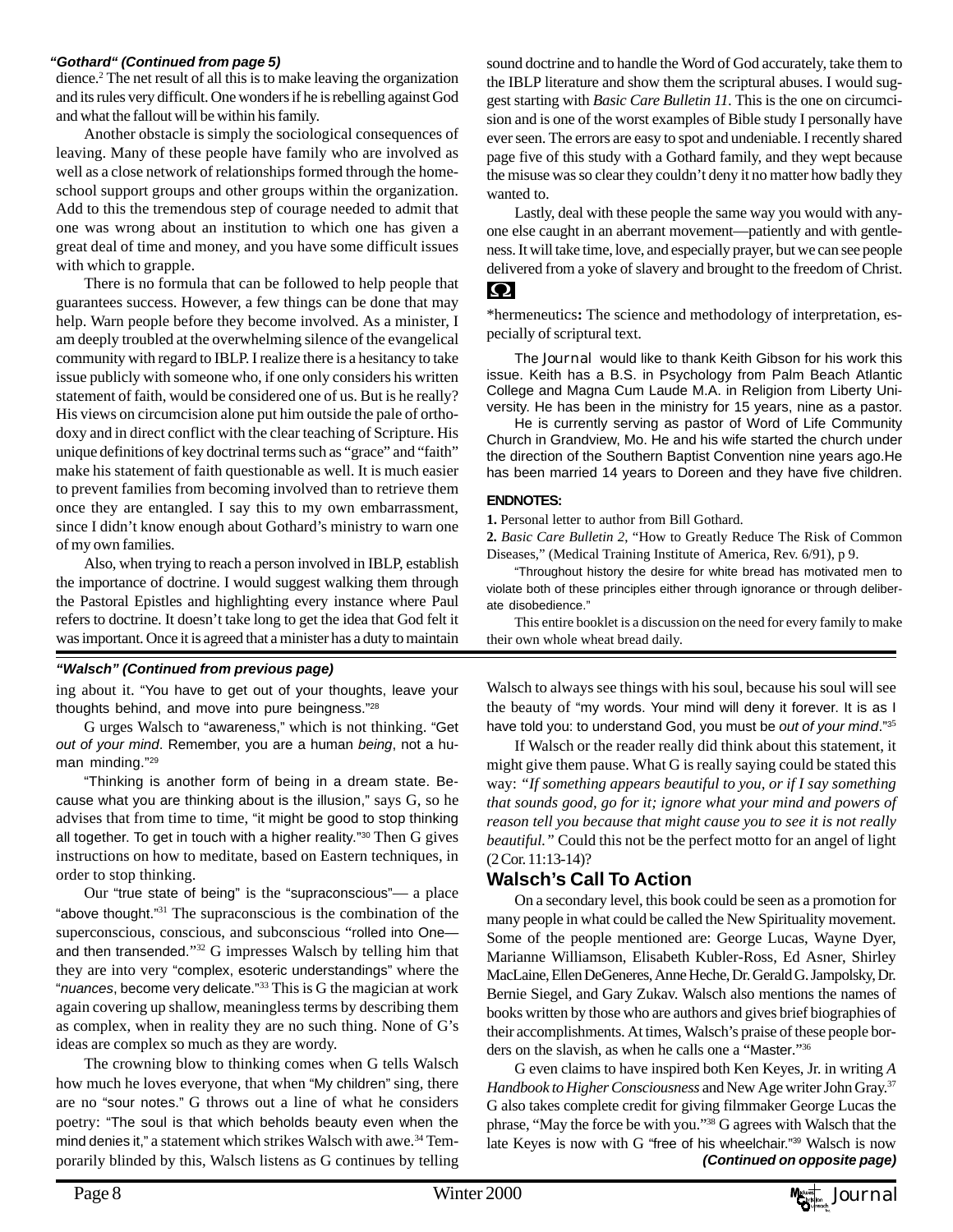becoming a "messenger" like Keyes, G approvingly tells him.

Walsch's closing remarks advocate taking action. He first mentions a program called "Dahnhak," which he says he has personally investigated and which is designed to help one connect "with the Creator Within."40 Dahn is supposedly an exercise/meditation program using the life force "Ki" or "Chi" for physical health and "spiritual awakening."41 The writer of this article typed "Dahnhak" into her search engine and came up with a site for a Dahn retreat center in Arizona. There also were sites warning of the cultic tendencies of some Dahn groups in which people are recruited as free labor for various "masters." Either Walsch is unaware of these warnings, or he is ignoring them.

Walsch has not been passive with the advice he has received from G. He and New Age advocate Marianne Williamson co-founded the Global Renaissance Alliance for people who desire to use "spiritual principles and social action to change the world."42 Their Board of Directors reads like a New Age *Who's Who*: Deepak Chopra, Wayne Dyer, Jean Houston, Barbara Marx Hubbard, Thomas Moore, Carolyn Myss, James Redfield, and Gary Zukav. This organization includes a Wisdom Circle (people answering letters with questions), a Crisis Response Team (volunteers giving information about their communities and sometimes acting as "lay counselors" to people who call during a spiritual crisis). Also available is a Resource Network (groups of people around the world working on "spiritual and human betterment projects and ideas"<sup>43</sup>).

Walsch is also staring a new kind of school for children, the Heartlight School, partly with the purpose of helping to lead them "to their own inner wisdom."44 Walsch foresees these schools opening across the planet. There are also Re-creating Yourself retreats, newsletters, and other ways to be involved to help bring about a "fundamental shift in our collective consciousness."45 Until we realize that we are all One and speak with the one "voice of divinity within us,<sup>"46</sup> we cannot have peace. Not surprising, another book by G and Walsch is planned—*Communion with God*. Walsch concludes (imitating the pretentious style of his mentor, G): "And that Voice shall be heard across the land—on Earth, as it is in Heaven."<sup>47</sup> **Conclusions**

#### Walsch unquestioningly accepts that G is God, although G gives no evidence he is who he says he is. G evades questions, contradicts himself, makes sweeping grandiose statements with nothing to back them up, has trite platitudes for philosophy and schtick for humor, butters up Walsch, and offers shallow advice culled from previous New Age writings. In fact, every single idea offered by G, which seems to strike Walsch as profound wisdom, was an idea this writer studied or read about starting back in the late 1970's when she was personally involved in Eastern and New Age beliefs. And this is supposed to be God—a gooey, gushing marshmallow of a god with a greeting card mentality?

One has only to compare the depth and beauty of the Psalms and other biblical poetry with some of G's own offerings—such as "God is life, at its highest vibration" or "It bathes the mind with the wisdom of the soul"—to see the vastly inferior quality of G's creativity. It must be this lack of talent and originality that drives G to constantly borrow from the Bible and weave it in with his own declarations. In the middle of one speech, G veers off into quoting the famed Ecclesiastes 3:2 passage*,* "A time to be born, and a time to die," ending this by saying it is time to awaken to truth because

#### *"HM2000" (Continued from page 3)*

deem to be non-persons—the unborn.

In addition, what do they mean by suggesting we maintain "an openness to the modification of ethical principles."20 Whose outdated, inferior, ethical principles will have to be "modified" to suit whose superior, rational, modern principles? Dear Reader can you hazard a guess? We would, of course, welcome any modification of *their* supposed "ethical principles" (to allow for the protection of the unborn, for example), but I really cannot see that happening, can you? In fact, the modification they seek is to "the moral absolutes of the past" in order to promote greater "autonomy of choice." In other words, our moral ideals must give way to their superior ones. They state:

"We should be prepared to select rationally the new reproductive powers made possible by scientific research—such as *in vitro* fertilization, surrogate motherhood, genetic engineering, organ transplantation, and cloning. We cannot look back to the moral absolutes of the past for guidance here. We need to respect autonomy of choice."21

Anyone hearing any alarm bells about now? Of course, to be consistent with their worldview, the Humanists could not claim that their opinion on any disputed issue was "right." There can be no "right" or "wrong" on philosophical issues from the Humanist standpoint, because philosophical issues are non-material and cannot be tested or proven by scientific examination. They would have to resort to New Age subjectivism (How does this idea "feel" to me?) to justify their moral position.

The Humanists realize this is a major dilemma for them; so in *HM2000,* they attempt to answer this objection, but their effort falls short. The authors state:

"Humanists have been unfairly accused of being unable to provide viable foundations for ethical responsibilities ... Throughout the centuries, philosophers have provided solid secular foundations for humanistic moral action."22

To credit mere human philosophers for one's moral understanding is not reasonable or rational. It just pushes the problem back in time. After all, where did these ancient philosophers get *their* views of morality? How can any philosophical viewpoint, however ancient, be evaluated *scientifically* and proven to be *technologically* viable. And, no matter how much the Humanist may agree with these ancient thinkers, what gives them the authority to force *the rest of humanity* to accept the reasoning of these men. Are they gods that we must listen to them?

Now they switch gears and offer another, equally lame and irrational argument to resolve this dilemma:

"Moreover, countless millions of humanists have led exemplary lives, been responsible citizens, raised their children with loving care, and contributed significantly to the moral enhancement of society."23

It's the old "sun is yellow" excuse. Yes, the sun *is* yellow, but how does that prove your point, Bub? I'm sure that "countless humanists have led exemplary lives" (if there is such a thing as "exemplary" that can be proven scientifically) but WHY? *Why* are they moral, responsible, loving, etc., and *why* is that way of life any better than immorality, irresponsibility, and hatred? Again, what is the foundation? What IS "morality," exactly? Christian morality has always been tied to God and His law, but Humanists deny His existence and reject His law. So, to get back to the issue—why shouldn't

 *(Continued on next page)*

 *(Continued on page 11)*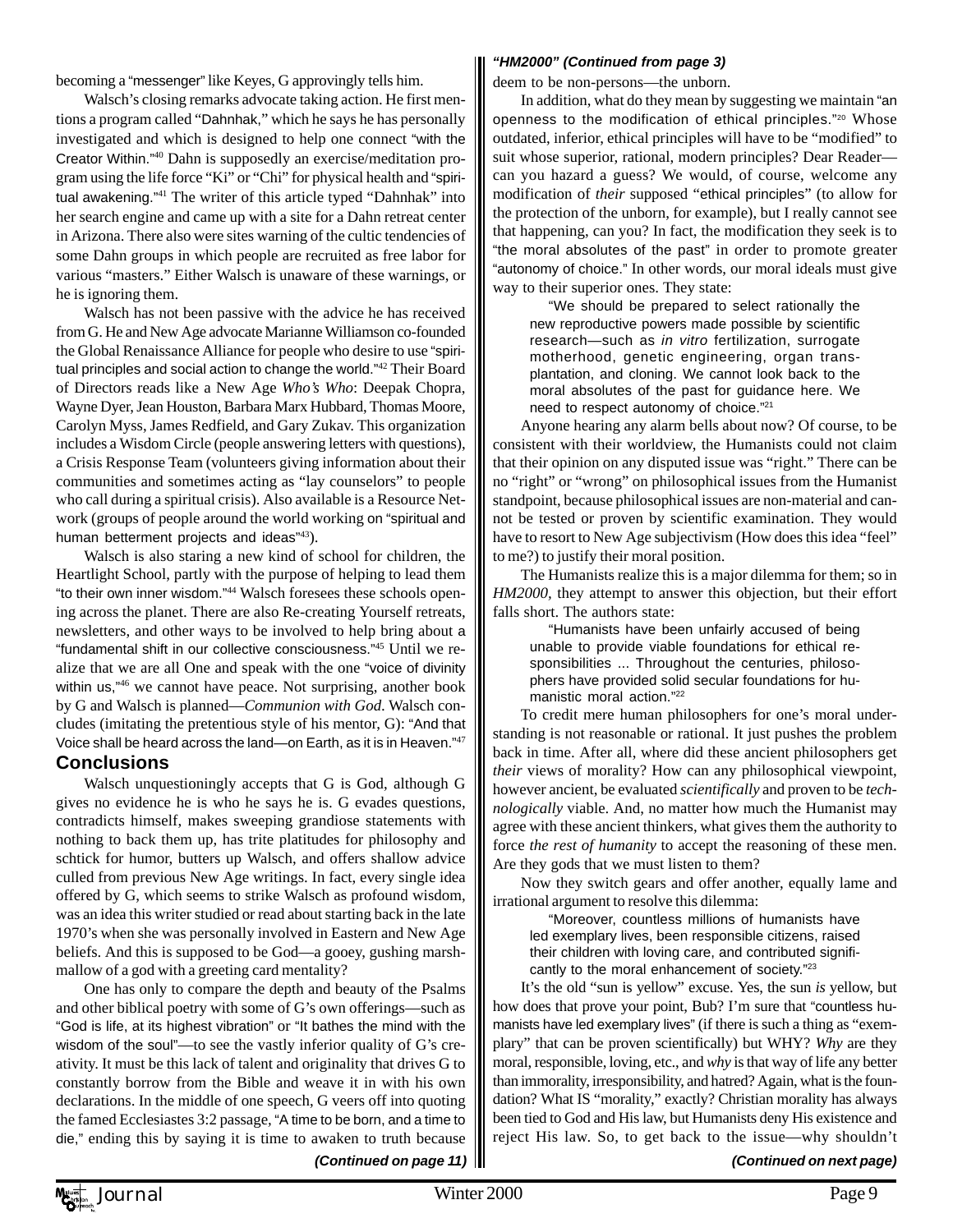#### *"HM2000" (Continued from previous page )*

Postmodernists or others reject Humanistic morality? After all, one man's idea of an "exemplary life" may be another man's idea of squandered opportunity. How could one viewpoint be scientifically proven to be any better than the other is? Why are Hitler's values any worse than yours or mine are? Hitler was extremely scientifically and technologically advanced for his time. His eugenic theories were very scientifically fashionable in his day. University professors taught the "scientific" theory of eugenics, $24$  and doctors were the first to carry out Hitler's orders to kill (humanely, of course), long before the lesseducated grunts in the military started herding people into ditches and shooting them. The Holocaust was only a natural outgrowth of Hitler's philosophical Darwinian beliefs. And very evil philosophical ideas can be no more scientifically repudiated than good ones can be scientifically validated. Hitler rejected Christianity as a religion for weaklings—all that "love your neighbor" stuff was, to use the Humanists own words, "no longer relevant to current realities and future opportunities."<sup>25</sup>

# **Intolerant of Intolerance—**

## **Those Wackos Have Got To Go**

"We should be tolerant of cultural diversity except where those cultures are intolerant or repressive."26

There they go again. *Whose standard* will be used to determine which cultures are "intolerant or repressive?" Will the Secular Humanists remember to include themselves in this list, considering how *intolerant* they seem to be of those dastardly fundamentalists and transcendentalists? Seems doubtful to us. Whose freedoms will have to be squashed to eliminate "intolerance and repression?" And whose intolerance will be praised and even institutionalized?

That should not be too difficult to determine, since *HM2000* harshly criticizes *any* worldview that doesn't rely on man for absolutely everything. Under the heading "Scientific Naturalism," *HM2000* exhibits a clear *intolerance* toward spirituality of any kind. How long before such "backward" views will be repressed by the enlightened elite, who are, after all, the only ones who can be relied upon to apply rational thinking and reason to man's plight? Don't think that will ever happen? It certainly will happen if the Humanists get their way.

## **A New Bill of Rights … and Responsibilities**

In the section titled "A Planetary Bill of Rights and Responsibilities," it is stated that:

"Parents should provide a secure and loving environment for their children."27

As humane and benign as this statement may initially sound, it ominously adds:

"Parents should not deny their children access to education, cultural enrichment, and intellectual stimulation. Although parental moral guidance is vital, parents should not simply impose their own religious outlook or moral values on their children or indoctrinate them."28

Do you *catch* what they are saying? To "indoctrinate" is to *"imbue with principles, doctrines, beliefs,"* or *"to teach or instruct."*<sup>29</sup> Huh? One of our great new principles is that parents cannot teach principles to their young? Parents are not to instruct their own children? What kind of nonsense is this? Good-bye sweet American freedom: hello gulag … (a gulag is a Soviet labor camp). Humanists would indoctrinate our young to be "tolerant" instead of teaching them there is indisputable truth regarding morality or faith. The only indisputable truth that Humanists adhere to in the spiritual realm is that there is NO indisputable truth! While we believe it is ultimately up to each person to choose what he or she will believe in adulthood, it would be illogical for a parent of any persuasion to present their young child with a "salad bar" of opposing ideas to choose from. No loving parent would allow a small child to choose what the parent believed would be the cause of much grief nor would they introduce them to ideas and practices they felt would be harmful in this life or eternally destructive.

In keeping with their obvious intention to indoctrinate all children without parental interference, *HM2000* promotes sexual education at an early age. This teaching, they believe, should include "responsible sexual behavior, family planning, and contraceptive techniques."30 The Humanists claim to believe in freedom of religion, yet, how committed can they be when goals such as these are even conceived? Responsible sexual behavior, family planning, and contraception are "religious issues" for billions of us on this small planet. What gives Atheists any authority over us in these issues? Why should we follow their plan over our deeply held religious convictions?

How shall we be governed in our new great society? Globally, of course! Forget your cherished citizenship, baby; you'll be pledging your allegiance to the planet!

"We need more than ever a world body that represents the people of the world rather than nation-states ... the world needs at some point in the future to establish an effective World Parliament—and elections to it based on population—which will represent the people, not their governments."<sup>31</sup>

We realize Humanists truly believe their plan will result in a better world for all of mankind. We do not impugn their motives. But, it must be said the Humanist's Planetary Bill of Rights, if some "world body" ever enacts it, will only take our cherished rights from us! Historically, Utopian schemers have meant well, but their plans have always resulted in the loss of precious freedom … freedom of religion, freedom of speech, freedom of thought, and freedom to raise our children as we see fit. If the drafters of this manifesto get their way, we could enter another long, dark night of despotism as we experienced so often in the twentieth century.

William Pfaff, syndicated columnist for the *Los Angeles Times,* recently wrote an excellent article that powerfully speaks to this issue. Looking back on the twentieth century, about to pass into history, he writes:

"… The West today no longer acknowledges the existence of an external rule-giver or moral authority. It regards mankind as totally autonomous, existing within a moral framework entirely of its own creation, responsible only to itself. Until the 20<sup>th</sup> century, religion was central to Western civilization. It originally defined that civilization ... Since the 19th century, however, the Western consensus of belief in an external moral universe, to which men owe obedience, has very widely broken down. Western thinkers have attempted to construct a rational secular alternative to this moral structure … The record of this period is one of secular political and scientific Utopias substituted for religion's expectation of a salvation located outside of time and history. The result of making this Utopia a matter of political organization and action in this world has thus far included totalitarianism … and Faustian scientific adventure, eugenic in purpose but nihilistic in practice …"<sup>32</sup>

Pfaff concludes rather chillingly:

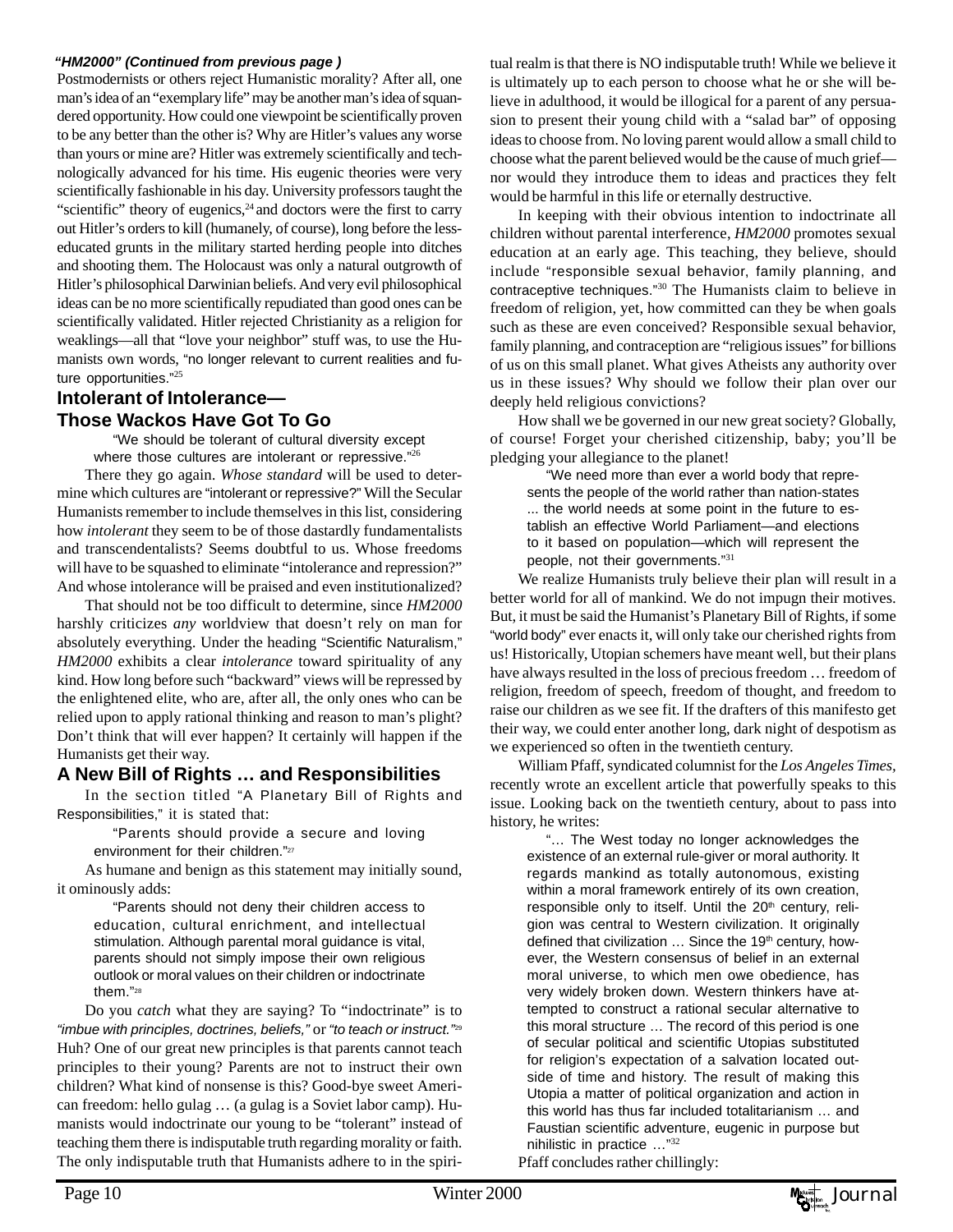"No one can say what will happen in the new century and the new Millennium. My concern in writing this is simply to note that we in the West enter not only a new Millennium on Jan. 1, but truly a New Age, when man has declared his radical autonomy, his absolute freedom to do whatever he chooses—alone in the universe."33

We affirm, as Pfaff states, that no one can say what will happen in the new century. Will the Humanists prevail in society and remake our culture in their image? Or, will the Secular Humanists, who are essentially Modernists, be swept away by the tidal wave of *Post*modernism currently engulfing our culture? Or will some entirely new ideology/worldview rise up to conquer both of these? Certainly, the Humanists have been exceedingly confident *each and every time* they offered up their idealistic plans for human progress, and each and every time their vaunted plans have come to naught because stuff happened beyond their ability to foresee or control. This only proves the old familiar adage originally penned by Scottish poet Robert Burns:

"The best-laid plans o' mice an' men Gang [going] aft [afterward] a-gley, An' leave us nought but grief an' pain For promised joy."34

What does "aft a-gley" mean? Loosely translated into twentyfirst century American English, the expression means—STUFF HAPPENS.

Contrary to what both the Humanists and the Postmodernist's believe, there *is* an absolute spiritual reality that everyone needs to know. Man is not "alone in the universe." God is still here, and He is in control. There is absolute truth and "right" and "wrong." Salvation is not found in man as professed in the manifesto.<sup>35</sup> In fact, with the evidence given in this document alone, it should be apparent to all

#### *"Friendship" (Continued from page 8)*

"deliverance is at hand."48

In fact, maybe feeling he needs more than his usual grandiose and pretentious proclamations with which to end the book, G follows a final speech about how everyone is God by quoting extensively from I Corinthians 13. G concludes the passage with "then you knew in part, now you understand fully, even as you are fully understood. This is what it means to have a friendship with God."49 A few more remarks are made about love, and the book ends with G and Walsch gushingly adoring each other.

G, who offhandedly refers to Jesus as a Master a few times, apparently rejects the words of Jesus in John 14:6, *"I am the way, the truth, and the life; no one comes to the Father, but through Me"* by constantly telling the reader there are many ways to God, and we all will get there since we are all God. In fact, G teaches *against* everything that Jesus taught, including how our sinful nature is in need of a Savior since, according to G, "there is no saving to be done at all, for love is what every soul is."50 In contrast, Jesus said, *"You search the Scriptures because you believe they give you eternal life, but the Scriptures point to me! Yet you refuse to come to me so that I can give you this eternal life."* (John 5:39-40)

According to G, God is all-accepting and condemns nothing. Even a Hitler would have to be accepted. Here is a question for Walsch and those who accept G's advice and solutions: Would you be willing to live according to these principles? Under G's system, there should be no punishment for anything, you must accept everything, and no one can say anything is better than anything else is that this world is broken and we can't fix it! Someday all the wrongs will be set right—by God. And through the long dark nights of human folly, as man has striven to recreate the Paradise lost by our first human parents, God has been there for his own. We can trust in Him to see us through—whatever may come. We watch and pray and wait on our God.

#### **ENDNOTES**:

**1.** Drafted by Paul Kurtz, "Humanist Manifest 2000: A Plan for Peace, Dignity, and Freedom in the Global Human Family," *Free Inquiry*, Vol. 19, No. 4 (Fall 1999), p4. *Free Inquiry* is a quarterly published by the Council for Secular Humanism, a non-profit educational corporation. **2.** Ibid., p4. **3.** Ibid., p4. **4.** Ibid., p4. **5.** Ibid., p4. **6.** Ibid., p4. **7.** Ibid., p5. **8.** Ibid., p5. **9.** Ibid., p5. **10.** *Webster's New World College Dictionary,* 3d ed., s.v. "religion." **11.** *HM2000*, p5. **12.** Ibid., p6. **13.** Ibid., p6. **14.** Ibid., p8. **15.** Ibid., p8. **16.** Ibid., p8. **17.** bid, p6. **18.** Ibid., p6. **19.** Ibid., pp12- 14. **20.** Ibid., p11. **21.** Ibid., p6. **22.** bid, p10. **23.** Ibid., p10. **24.** Henry Friedlander, *The Origins of Nazi Genocide: from euthanasia to the final solution,* (Chapel Hill: University of North Carolina Press, 1995), p4. "The term 'eugenics' was coined in 1881 by the British naturalist and mathematician Francis Galton and described by the leading American eugenicist, Charles B. Davenport, as 'the science of the improvement of the human race by better breeding.' Eugenics developed within the larger movement of Social Darwinism, which applied Darwin's 'struggle for survival' to human affairs. Recruited from the biological and social sciences, or what today might be called the life sciences, eugenicists firmly believed that just as the Mendelian laws governed the hereditary transmission of human traits like color blindness or particular blood group, these laws also determined the inheritance of social traits." **25.** *HM2000*, Preamble, p4. **26.** Ibid., p11. **27.** Ibid., p13. **28.** Ibid., p13. **29.** *The Pocket Webster School and Office Dictionary*, 3d ed., s.v. "indoctrinate." **30.** Ibid., p 13 **31.** Ibid., p16 **32.** Columnist William Pfaff, "With No External Ruler, the West Must Come to Terms With its Moral Autonomy," *, Chicago Tribune*, (Tuesday, December 28, 1999), sec. 1, p25. **33.** Ibid. **34.** Robert Burns (1759-1796), *To a Mouse.* Burn's phrase was also used by American writer John Steinbeck (1902-1968) in his 1937 novella *Of Mice and Men* **35.** *HM2000,* Preamble, p18.

since "no behavior is even *called* wrong."51 If all beliefs are equal, you cannot judge practices such as widow-burning, cannibalism, pedophilia, Satanism, or female genital mutilation.

To build the "Highly Evolved Society" described by G, you would have to live according to the only real command given and defined by G: Love yourself. You would have to do away with that outdated religious morality G so despises. You would have to live with "anything goes" in sexuality, relationships, and religions—even though this might produce repellent practices. You would, according to G, have to allow everything and condemn nothing. Are you willing to live like this? Are you truly willing?  $\bigcirc$ 

*Marcia Montenegro, a former astrologer and follower of New Age/Eastern practices, now has a ministry, CANA/Christian Answers for the New Age, PO Box 7191, Arlington, VA 22207.* E-mail at: *cana2000@erols.com*

#### **ENDNOTES:**

All page numbers refer to the book by Neale Donald Walsch, *Friendship With God*: *An Uncommon Conversation*, (New York: G.P Putnam's Sons, 1999).

**1.** p07. **2.** p224. **3.** pp225-6. **4.** p284-5. **5.** pp288 & 290. **6.** p291. **7.** p294. **8.** p395. **9.** p395. **10.** p409. **11.** p249. **12.** p344. **13.** p174. **14.** p67. **15.** p321. **16.** p313. **17.** p317. **18.** p357. **9.** p359. **20.** p359. **21.** p371. **22.** p375. **23.** p404. **24.** p373. **25.** p381. **26.** p381. **27.** p80. **28.** p194. **29.** p195. **30.** p200. **31.** p245. **32.** p245. **33.** p246. **34.** p385. **35.** p385. **36.** p273. **37.** p109. **38.** pp228-9. **39.** p110. **40.** p418. **41.** p419. **42.** p421. **43.** p422. **44.** p423. **45.** p424. **46.** p426. **47.** p426. **48.** p230. **49.** p415. **50.** p211. **51.** p315.